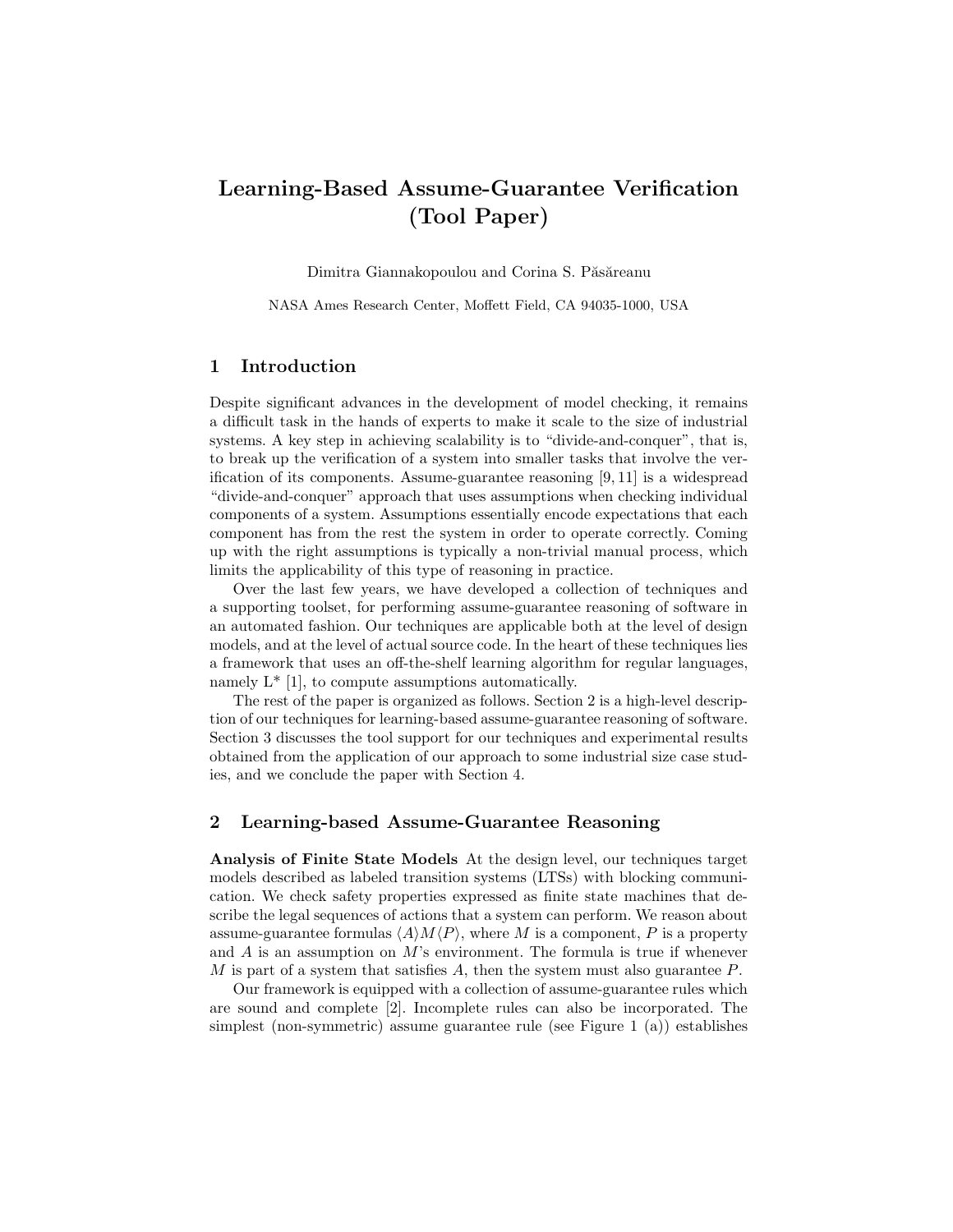| $1: \langle A_1 \rangle M_1 \langle P \rangle$<br>$2:\langle \mathit{true} \rangle M_2 \langle A_1 \rangle$<br>$\langle true \rangle M_1 \parallel M_2 \langle P \rangle$ | $1: \langle A_1 \rangle M_1 \langle P \rangle$<br>$2:\langle A_2\rangle M_2\langle P\rangle$<br>$3: C(A_1, A_2, P)$<br>$M_1 \parallel M_2 \models P$ | $1n$ : $\langle A_i \rangle M_i \langle P \rangle$<br>$n+1:C(A_1,\cdots A_n,P)$<br>$\langle \text{true} \rangle M_1 \parallel \cdots \parallel M_n \langle P \rangle$ |
|---------------------------------------------------------------------------------------------------------------------------------------------------------------------------|------------------------------------------------------------------------------------------------------------------------------------------------------|-----------------------------------------------------------------------------------------------------------------------------------------------------------------------|
| $\alpha$                                                                                                                                                                  | b                                                                                                                                                    | c                                                                                                                                                                     |

#### **Fig. 1.** Assume-guarantee rules

that property *P* holds for the composition of two models  $M_1$  and  $M_2$ . In [6], we present an approach that uses this rule to perform assume-guarantee reasoning in an incremental and fully automatic fashion. The approach iterates a process based on gradually *learning* an assumption that is strong enough for *<sup>M</sup>*<sup>1</sup> to satisfy  $P$  but weak enough to be an abstraction of  $M_2$ 's behavior.

The framework also handles symmetric rules [2]. These rules are instances of the rule pattern presented in Figure 1 (b).  $C(A_1, A_2, P)$  represents some logical condition that involves the two assumptions and the property. For example, an instance of this rule states as the third premise that  $A_1 \parallel A_2 \models P$ . Here  $A_1$ and  $\overline{A_2}$  denote the complement automata. Intuitively, this premise ensures that the possible common traces of  $M_1$  and  $M_2$ , which are ruled out by the two assumptions, satisfy the property.

The approach extends to reasoning about *n* components. For the non-symmetric rule, we can decompose the system into two parts  $M_1$  and  $M'_2 = M_2 \parallel \cdots \parallel M_n$ , and apply the approach recursively for checking Premise 2. The generalization for symmetric rules follows the pattern of Figure 1 (c); its use in the context of learning-based assume-guarantee verification is illustrated in Figure 2.

The input models  $M_1$ , ...,  $M_n$  are created by the user or extracted from source code, using automated abstraction techniques, as discussed later in this section. At each iteration,  $L^*$  generates approximate assumptions  $A_1, \ldots, A_n$ . Model checking is then used to determine whether  $\langle A_i \rangle M_i \langle P \rangle$  holds for each  $i = 1..n$ . If the result of any of these checks is false, then  $L^*$  uses the returned counterexample to refine the corresponding assumption. The refinement process iterates until we obtain assumptions that are appropriate for showing that the first *n* premises hold. The last premise is then checked to discharge the assumptions; if it holds, then, according to the compositional rule,  $M_1 \parallel \cdots \parallel M_n \models P$ . Otherwise, the obtained counterexample is analyzed to see if it corresponds to a real error, or it is spurious, in which case it is used to refine the assumptions. The counterexample analysis is performed component wise.

For finite state systems, the iterative learning process terminates and it yields minimal assumptions [6]. In our experience, the generated assumptions are usually orders of magnitude smaller than the analyzed components, and the cost of learning-based assume-guarantee verification is small as compared to noncompositional model checking. This is often the case for well designed software, where the interfaces between components are usually small. However, there may be cases where no single rule or no particular system decomposition yields small assumptions. Our framework partially alleviates this problem, by providing a collection of rules that the user can select and experiment with. The decomposition is still a manual process.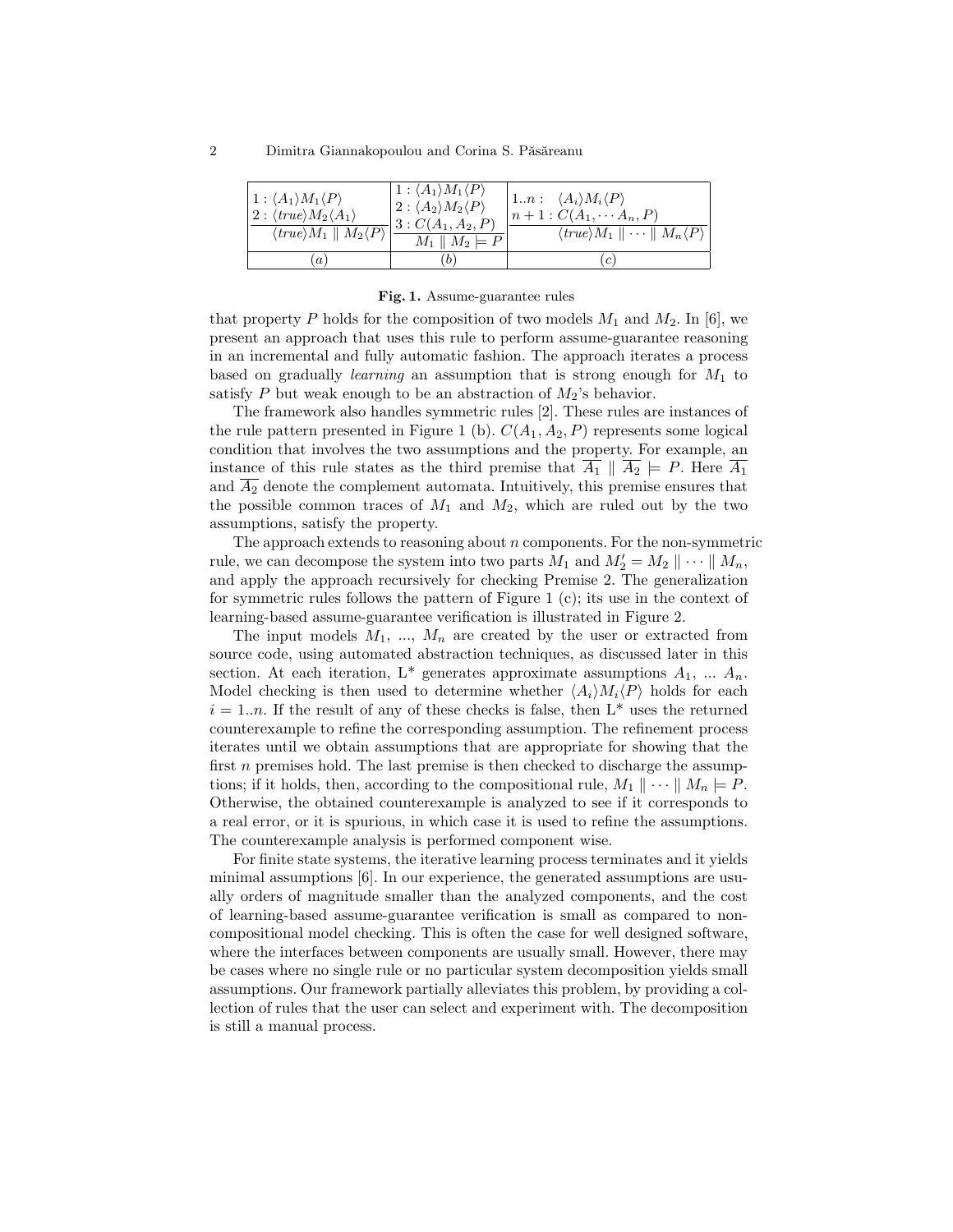

**Fig. 2.** Learning based assume-guarantee verification

**Analysis of Source Code** Assume first a top-down software development process, where one creates and debugs design models, which are then used to guide the development of source code (possibly in a (semi-) automatic way by code synthesis). In such a setting, the assumptions created at the design level can be used to check source code in an assume guarantee style, as presented in [8].

For cases where design models are not available, we have recently extended our framework with a component for model extraction from source code (see Figure 2). The framework is iterative: extracted models are analyzed in an assume-guarantee style, and when the analysis detects spurious errors due to the abstraction of the source code, the models are refined automatically. The extended framework advocates a clear separation between model extraction and model analysis, which facilitates the incorporation of existing well-engineered tools into it. For example, we have integrated our framework with the Magic tool that extracts finite-state models from C code using automated predicate abstraction and refinement [4]. Other tools that build finite-state models of software could also be used (e.g. Bandera for Java [7]).

### **3 Tool Support**

**Implementation** The techniques presented in the previous section have been implemented in the context of the LTSA tool [10]. The LTSA supports model checking of a system based on its architecture. It features graphical display, animation and simulation of LTSs (see Figure 3). Its input language "FSP" is a process-algebra style notation with LTS semantics. The LTSA has an extensible architecture which allows extra features to be added bymeans of plugins [5].

Our initial learning framework [6] was implemented within the core of the LTSA tool. This implementation is efficient because it can directlymanipulate the internal data structures of the LTSA. However, such a solution is not sustainable, because it is hard to synchronize our code development with that of the LTSA. For this reason, we proceeded by implementing our extensions to the LTSA as the Assume-Guarantee plugin.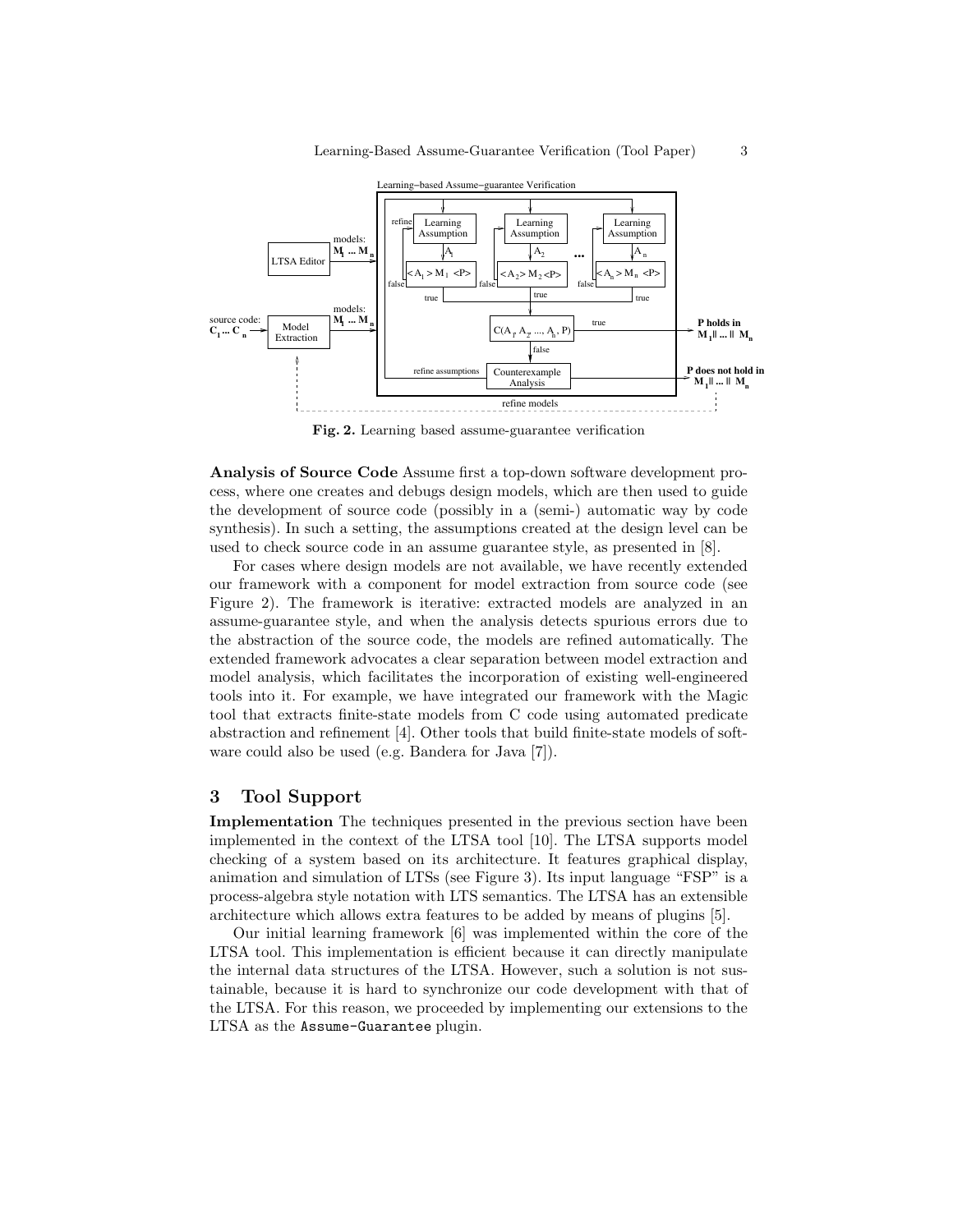#### 4 Dimitra Giannakopoulou and Corina S. Păsăreanu



**Fig. 3.** LTSA GUI including Assume-Guarantee Plugin

The Assume-Guarantee plugin extends the LTSA with a menu and a tab (see Figure 3). The menu provides options for analyzing Design Models and Source Code (uses Magic to extract models), and for selecting assume-guarantee rules. For the case of design models, all the processes in the specification are displayed in the tab, so that the user may select which components and properties participate in an assume-guarantee proof. For source code, these choices are currently hard-coded, but we intend to improve on this in the future.

Note that, at the design level, there is a significant performance overhead incurred by the plug-in implementation, which is not present in the original, non plug-in implementation. This is due to the fact that plug-ins communicate with the LTSA by placing FSP descriptions of LTSs in the Edit tab. In the future, we expect the LTSA developers to expose LTSs as objects which will enable us to do a more efficient implementation.

**Experience** In the context of a project at NASA Ames, we have applied our techniques to the design and implementation of the Executive of the Ames K9 Mars Rover. The design models of the Executive consist of approximately 700 lines of FSP code. The code we analyzed is about 7K lines of Java, translated from 10K lines of C++ code. Some results are shown in the tables below.

| Iteration |                |     | $A_i$   States Transitions |
|-----------|----------------|-----|----------------------------|
|           |                | 294 | 1,548                      |
|           | $\overline{2}$ | 269 | 1,560                      |
| 3         | 3              | 541 | 3,066                      |
|           | 5              | 12  | 69                         |
| 5         | 6              | 474 | 2,706                      |

Application of learning to the design of the K9 Rover Executive. Global state space: 3,630 states and 34,653 transitions. Largest state space computed by our approach: 541 states and 3,066 transitions (iteration 3). We achieve an order of magnitude space reduction.

We have also applied our integrated tool-set with the Magic model extractor to the verification of various safety properties of OpenSSL version 0.9.6c which has about 74,000 lines of C code. Our approach achieved two orders of magnitude space reduction when compared to Magic's non-compositional analysis [3]. Symmetric rules did consistently better than the non-symmetric one in this example.